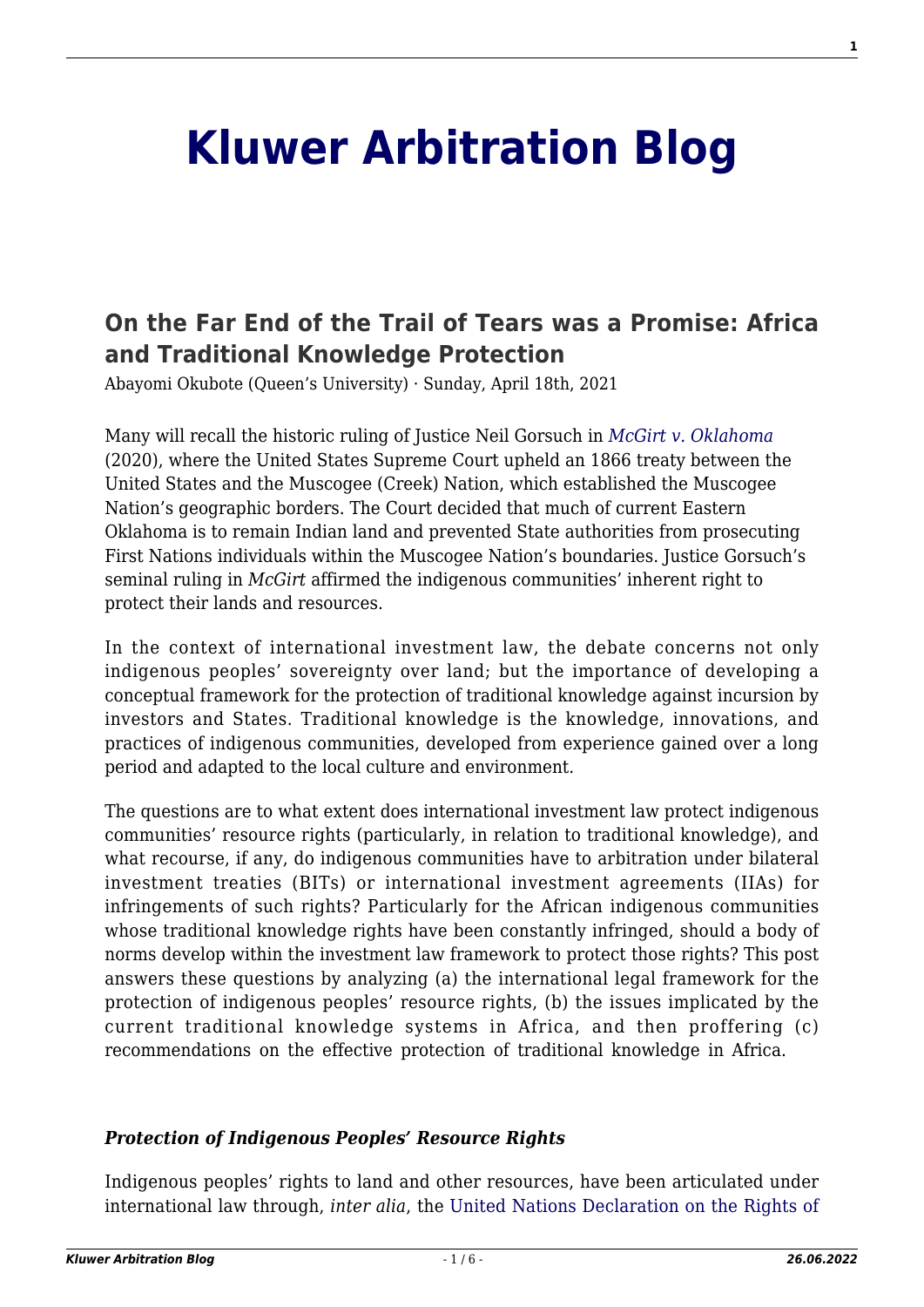[Indigenous Peoples \(UNDRIP\)](https://www.un.org/development/desa/indigenouspeoples/wp-content/uploads/sites/19/2018/11/UNDRIP_E_web.pdf) and the [Convention on Biological Diversity \(CBD\)](https://www.cbd.int/doc/legal/cbd-en.pdf). At the regional level in Africa, the African human rights system has played an essential role in the protection of indigenous peoples' rights. Notably, indigenous peoples' rights to lands and resources are inextricably linked to traditional knowledge – which falls within the broader framework of intangible indigenous rights.

Article 31 of the UNDRIP recognises indigenous peoples' right to:

"maintain, control, protect and develop their cultural heritage, traditional knowledge and traditional cultural expressions, as well as the manifestations of their sciences, technologies and cultures, including human and genetic resources, seeds, medicines, knowledge of the properties of fauna and flora, oral traditions, literatures, designs, sports and traditional games and visual and performing arts".

The protection of traditional knowledge involves taking measures to ensure that unauthorised parties do not unfairly acquire intellectual property rights over indigenous peoples' knowledge, innovations, and practices. The UNDRIP also recognises that indigenous people have the right to arbitration against infringement of their traditional knowledge rights.

Article 40 of the UNDRIP provides:

"Indigenous peoples have the right to access and prompt decision through just and fair procedures for the resolution of conflicts and disputes with States or other parties, as well as to effective remedies for all infringements of their individual and collective rights. Such a decision shall give due consideration to the customs, traditions, rules and legal systems of the indigenous peoples concerned and international human rights."

Despite the protection of traditional knowledge existing at the international level, this right is often violated by States and the private sector by creating intellectual property rights over indigenous peoples' knowledge, innovations, and practices without equitably sharing the benefits. Thus, indigenous peoples have sought greater protections to ensure that traditional knowledge is used equitably, according to restrictions set by their traditions, or requiring benefit sharing for its exploitation according to the benefits they define. [Three broad methods have been advanced for](https://unctad.org/system/files/official-document/ditcted10_en.pdf) [the protection of traditional knowledge:](https://unctad.org/system/files/official-document/ditcted10_en.pdf)

- protecting traditional knowledge as a form of indigenous cultural heritage;
- recognizing traditional knowledge as a collective human right; and
- using existing or novel *sui generis* measures to protect traditional knowledge, which is the approach adopted by the World Trade Organisation (WTO) and World Intellectual Property Organisation (WIPO).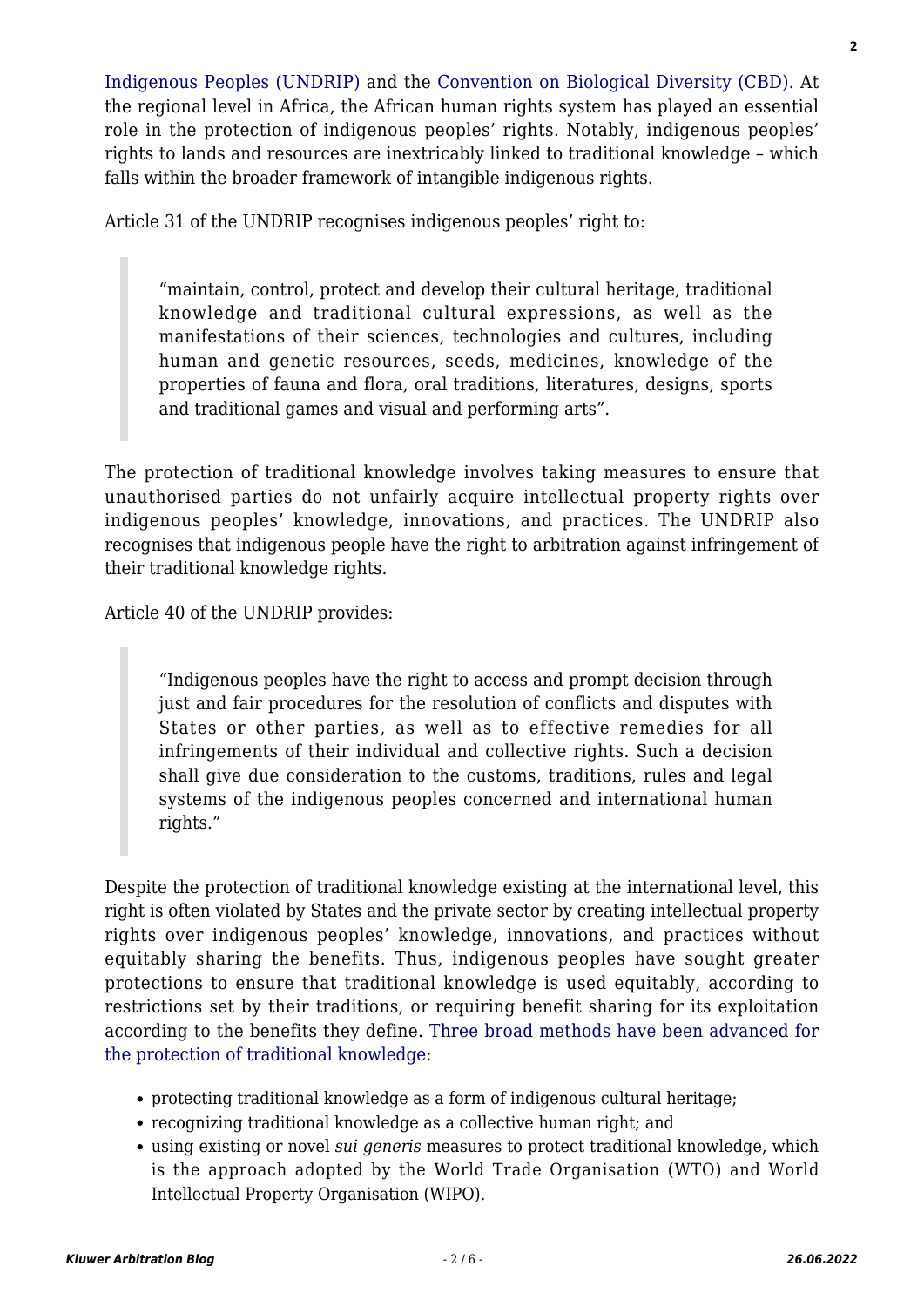India, for example, has established a traditional knowledge digital library and compiled a searchable database of traditional medicine that can be used as evidence of prior art by patent examiners when assessing patent applications. This followed a [prominent case](https://patentimages.storage.googleapis.com/c5/4a/0f/bd0d3ab5478eaa/US5401504.pdf) in which the US Patent and Trademark Office (USPTO) granted a patent to the University of Mississippi Medical Center for the oral and topical use of turmeric powder to heal surgical wounds and ulcers (U.S. Patent No. 5,401,504). The patent was later revoked by the USPTO given objection by the Indian Council for Scientific and Industrial Research that turmeric is a tropical herb well known to traditional communities in India and documented in ancient Sanskrit texts.

The UN Special Rapporteur on the Rights of Indigenous Peoples issued a [report](https://undocs.org/A/HRC/33/42) in 2016, noting the negative impact of the current IIA regime on indigenous peoples, given that projects under most IIAs can infringe upon indigenous peoples' land and resources. Some States attempt to accommodate indigenous rights and interests in their free trade agreements. For example, New Zealand includes in its Free Trade Agreements (FTAs) a [Treaty of Waitangi](https://nzhistory.govt.nz/politics/treaty/read-the-treaty/english-text) exclusion, which enables the government to take measures to give effect to its obligations to Māori under the Treaty of Waitangi, even if the measures are incompatible with New Zealand's obligations under the FTAs. Many Canadian treaties also include similar provisions. The [Canada-U.S.-Mexico](https://www.international.gc.ca/trade-commerce/trade-agreements-accords-commerciaux/agr-acc/cusma-aceum/text-texte/a2_canada.aspx?lang=eng) [Agreement \(CUSMA\)](https://www.international.gc.ca/trade-commerce/trade-agreements-accords-commerciaux/agr-acc/cusma-aceum/text-texte/a2_canada.aspx?lang=eng) includes protections of indigenous rights. While there is no substantive Chapter in CUSMA on indigenous rights, the inclusion of an exception, which carves out measures adopted or maintained by states to fulfil the State's legal obligations to indigenous peoples, is a significant development. There is also a recognition of the importance of indigenous rights and traditional knowledge in the preamble to the [Comprehensive & Progressive Agreement for Trans-Pacific](https://www.iilj.org/wp-content/uploads/2018/03/CPTPP-consolidated.pdf) [Partnership \(CPTPP\)](https://www.iilj.org/wp-content/uploads/2018/03/CPTPP-consolidated.pdf) – a free trade agreement between Canada and 10 other countries in the Asia-Pacific.

## *Africa and Protection of Traditional Knowledge*

African BITs and dispute settlement mechanisms in FTAs have no standard clauses providing protection for traditional knowledge. This has meant that such agreements have on occasion been used to support the appropriation of indigenous knowledge, innovations, and practices about medicinal, cultural, cosmetic, domestic, or other value and use of bioresources without attribution or compensation. [The University of](https://library.fes.de/libalt/journals/swetsfulltext/11744860.pdf) [California and Lucky Biotech \(a Japanese corporation\)](https://library.fes.de/libalt/journals/swetsfulltext/11744860.pdf), for example, was granted patents for the sweetening proteins naturally derived from katempfe and serendipity berries. Thaumatin, the substance that makes katempfe sweet, is 2000 times sweeter than sugar, yet calorie free. The patent covers any transgenic plant containing the derived sweetening proteins; however, no attempt has been made to share benefits deriving from these patents with the indigenous communities which had long used these plants for their sweetening properties.

In recognition of the significance of the protection of traditional knowledge in the investment law context, Article 25(3) of the [Pan African Investment Code \(PAIC\)](https://au.int/sites/default/files/documents/32844-doc-draft_pan-african_investment_code_december_2016_en.pdf) provides that: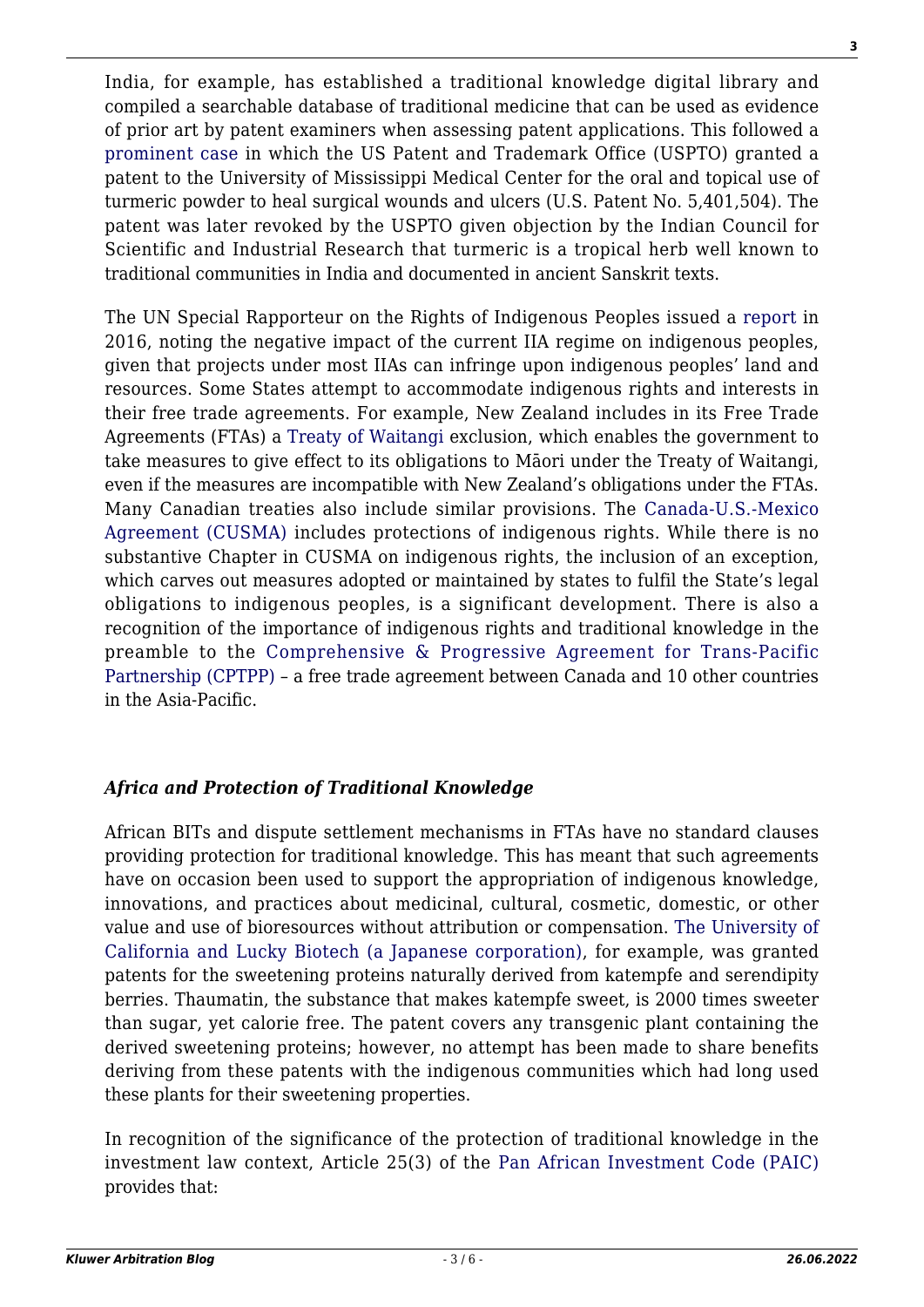"Member States and investors shall, in accordance with generally accepted international legal standards and best practices, protect traditional knowledge systems and expressions of culture as well as genetic resources that are sought, used or exploited by investors, or are otherwise relevant to their contracts, practices and other operations in such Member States."

Article 25(4) provides that:

"Member States shall provide, within national laws, principles for the patenting of biological materials or of traditional knowledge systems and expressions of culture for the protection of local communities in such Member States."

The notions of traditional knowledge systems and expressions of culture in the PAIC were taken from the UNESCO Convention on the Diversity of Cultural Expression. However, the PAIC has no binding force, so indigenous communities in Africa are unable to take direct benefit from its provisions.

## *The Way Forward for Africa*

One means of better protecting traditional knowledge in the trade and investment context would be to develop a body of norms in such agreements which protect traditional knowledge and balance the tension between liberalizing trade and indigenous communities' inclusivity. The protection and promotion of traditional knowledge systems under international investment law should be considered a *sui generis* measure and ethically imperative during the negotiation and execution of BITs and FTAs. One opportunity to develop such a body of norms is presented by the African Continental Free Trade Area (AfCFTA). As Phase II negotiation is delayed due to the COVID-19 pandemic, a draft legal text of the AfCFTA Investment Protocol (Investment Protocol) has not been submitted to the Assembly of the African Union. Thus, the Investment Protocol should create a refreshing spring from the historical misuse of the traditional knowledge systems and impose standard obligations on States and investors alike to recognize and protect traditional knowledge rights.

Indigenous communities should be empowered to enjoy the appropriate intellectual property rights on their innovations or traditional knowledge and may negotiate with potential investors by establishing Societies or Trusts to protect their interest. Future BITs involving African States should protect the sustainable use of access to traditional knowledge developed by indigenous peoples and local communities while recognizing fair and equitable participation in the benefits derived from the access to the traditional knowledge.

African countries should provide within their national laws general principles for the registration of traditional folklore, historical or traditional designs, native objects, and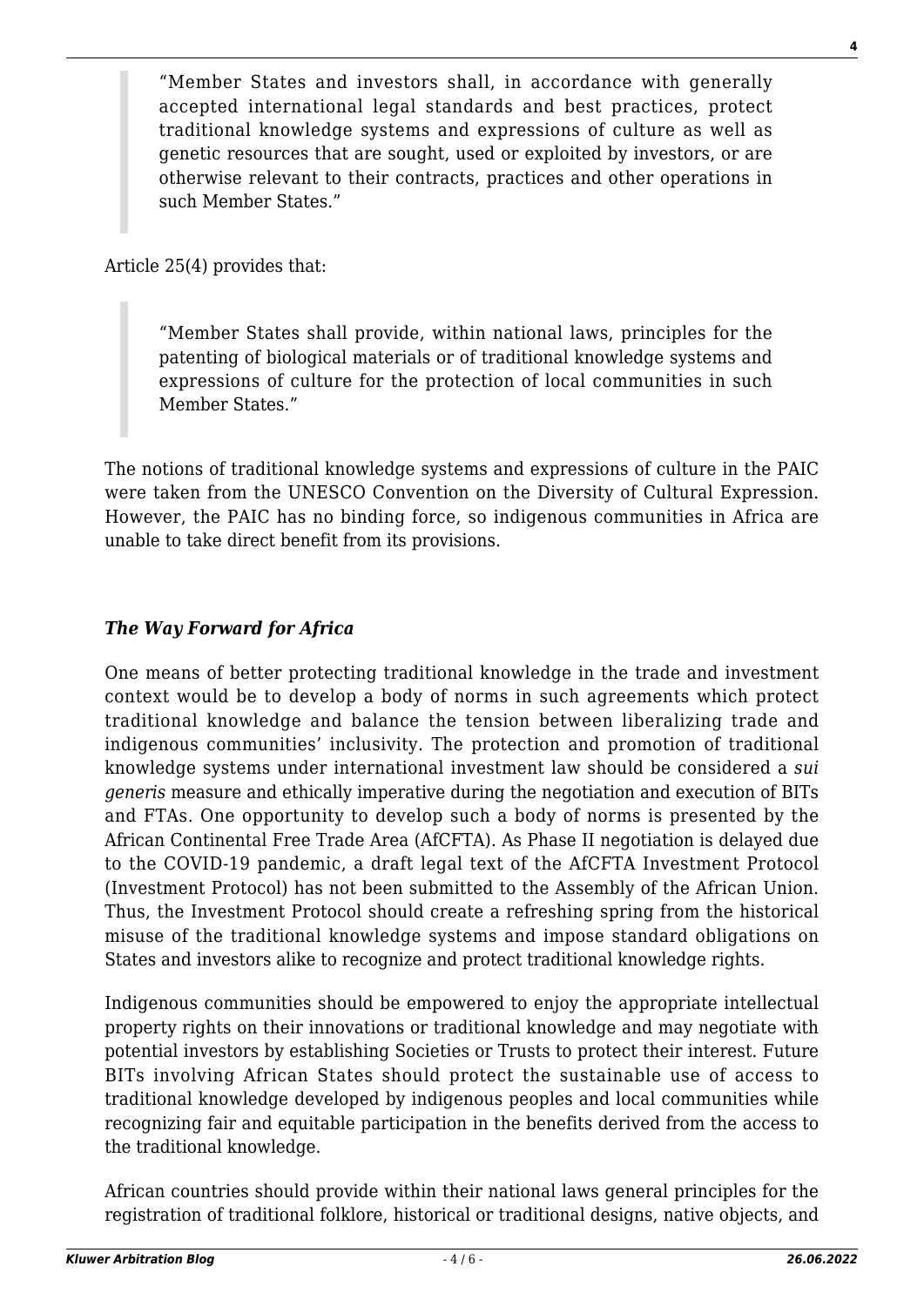all other indigenous resources that are sought, used or exploited by Investors. These countries can find guidance in the [African Model Law on the Protection of the Rights](https://www.wipo.int/edocs/lexdocs/laws/en/oau/oau001en.pdf) [of Local Communities, Farmers, Breeders and the Regulation of Access to Biological](https://www.wipo.int/edocs/lexdocs/laws/en/oau/oau001en.pdf) [Resources](https://www.wipo.int/edocs/lexdocs/laws/en/oau/oau001en.pdf) (AML), which was adopted by the 68th Ordinary Session of the Council of Ministers of Organistion of the African Union held in Ouagadougou, Burkina Faso, in June 1998. The AML provides African countries with a framework for the formulation of laws to protect traditional knowledge in accordance with their economic development objectives, political orientations and national interests.

The WIPO Arbitration and Mediation Centre already has a structured ADR mechanism and rules for resolving disputes between Indigenous people and private parties. The WIPO ADR structure can be incorporated into the Investment Protocol and future bilateral investment treaties involving the African States. ADR is appropriate as the first step of dispute resolution mechanism because the issues that arise regarding traditional knowledge often involve complex layering of interests and responsibilities within traditional and local communities.

ADR can therefore allow for a comprehensive understanding of the intricate relationships and enhance the efficacy of arbitration under future international investment instruments. [Article 27 of the Convention on Biological](https://www.cbd.int/doc/legal/cbd-en.pdf) [Diversity](https://www.cbd.int/doc/legal/cbd-en.pdf) recognizes ADR as an important precursor to arbitration in disputes involving indigenous and local communities.

Investment arbitration tribunals should recognize indigenous communities' rights to file *[amicus curiae](https://www.kluwerarbitration.com/document/kli-ka-201011012-n?q=amicus%20curiae%20briefs)* [briefs](https://www.kluwerarbitration.com/document/kli-ka-201011012-n?q=amicus%20curiae%20briefs) in arbitrations that impact traditional knowledge. This will mitigate the concern that the current ISDS framework unfairly allows investors to make a claim for the loss of opportunities when a state protects or advances indigenous rights. New Zealand has made headway with its [draft ISDS Protocol](https://www.mfat.govt.nz/assets/Trade-General/Investor-State-Dispute-Settlement-ISDS/Draft-ISDS-Protocol-for-consultation.pdf) which is to address the impact of investor- State disputes on the rights of the Maori people.

It is imperative that African countries develop a concrete plan of action and investment standards that will (a) protect and preserve knowledge, innovations and practices of indigenous communities (b) promote the wider application, with the approval and involvement of the holders of such knowledge, innovations and practices, and (c) encourage the equitable sharing of the benefits arising from the utilization of such knowledge, innovations and practices.

#### **Profile Navigator and Relationship Indicator**

Offers 6,200+ data-driven arbitrator, expert witness and counsel profiles and the

**5**

*To make sure you do not miss out on regular updates from the Kluwer Arbitration Blog, please subscribe [here](http://arbitrationblog.kluwerarbitration.com/newsletter/). To submit a proposal for a blog post, please consult our [Editorial Guidelines.](http://arbitrationblog.kluwerarbitration.com/editorial-guidelines/)*